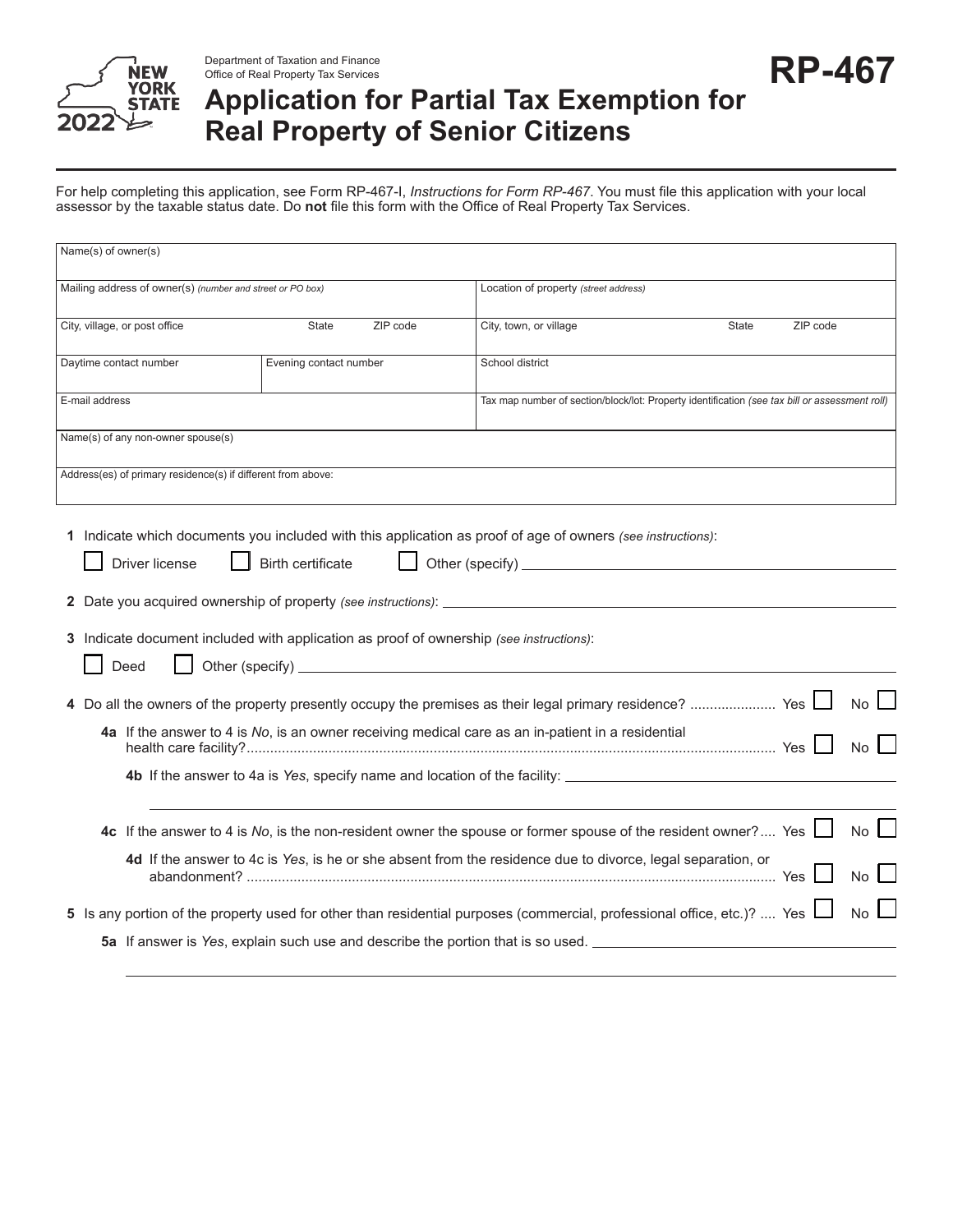## **Page 2** of 3 **RP-467** (2022)

**6** List the income of each owner and spouse of each owner for the applicable income tax year. Attach additional sheets if necessary. *(See instructions to determine the applicable income tax year and the income to be included.)*

| Name of owner(s) | <b>Source of income</b> | <b>Amount of income</b> |
|------------------|-------------------------|-------------------------|
|                  |                         |                         |
|                  |                         |                         |
|                  |                         |                         |
|                  |                         |                         |
|                  |                         |                         |
|                  |                         | 6a                      |

| Name of spouse(s) if not owner of property | Source of income of spouse(s) |                | Amount of income of<br>spouse(s) |
|--------------------------------------------|-------------------------------|----------------|----------------------------------|
|                                            |                               |                |                                  |
|                                            |                               |                |                                  |
|                                            |                               |                |                                  |
|                                            |                               |                |                                  |
|                                            |                               |                |                                  |
|                                            |                               | 6 <sub>b</sub> |                                  |
|                                            |                               | 6c             |                                  |

| 7 Of the income specified in line 6c how much, if any, was used to pay for an owner's care in a                                |  |
|--------------------------------------------------------------------------------------------------------------------------------|--|
| residential health care facility? Attach proof of amount paid: enter $\boldsymbol{0}$ if not applicable.<br>(see instructions) |  |
| 7a Total income of owner(s) and spouse(s) (subtract line 7 from line 6c)                                                       |  |

- **8** If a deduction for unreimbursed medical and prescription drug expenses is authorized by any of the municipalities in which the property is located (see instructions), complete the following:
	- **8a** Unreimbursed medical and prescription drug costs *(deduct any amounts reimbursed by insurance)*. ............................................................................................................................. **8a**

**8b Total** income of owner(s) and spouse(s) (subtract line 8a from line 7a) .............................. **8b**

| <b>9</b> If a deduction for veteran's disability compensation is authorized by any of the municipalities<br>in which the property is located, complete the following (see instructions): |    |
|------------------------------------------------------------------------------------------------------------------------------------------------------------------------------------------|----|
| <b>9a</b> Veteran's disability compensation received (attach proof, enter $\boldsymbol{0}$ if not applicable)                                                                            | 9а |

| 9b $\,$ Total income of owner(s) and spouse(s) (subtract line 9a from line 8b) ………………………… $\, \,$ 9b $\, \,$ |  |
|--------------------------------------------------------------------------------------------------------------|--|
|                                                                                                              |  |

| 10 Did the owner or spouse file a federal or New York State income tax return for the applicable income tax year?<br>If answer is Yes, attach copy of such return or returns (if you do not have a copy, see instructions). | Yes $\vert$ $\vert$ No $\vert$ $\vert$ |  |
|-----------------------------------------------------------------------------------------------------------------------------------------------------------------------------------------------------------------------------|----------------------------------------|--|
| 11 Does a child (or children), including those of tenants or lessees, reside on the property and attend a                                                                                                                   | $Yes \tNo$                             |  |

|  | <b>11a</b> If the answer to 11 is Yes, list name and location of school(s): |  |  |  |  |  |
|--|-----------------------------------------------------------------------------|--|--|--|--|--|
|--|-----------------------------------------------------------------------------|--|--|--|--|--|

**11b** If the answer to 11 is *Yes*, was the child (or were the children) brought into the residence in whole or in substantial part for the purpose of attending a particular school within the school district? ............................ Yes No

| 7a |  |
|----|--|

| 8а             |  |
|----------------|--|
| 9 <sub>h</sub> |  |